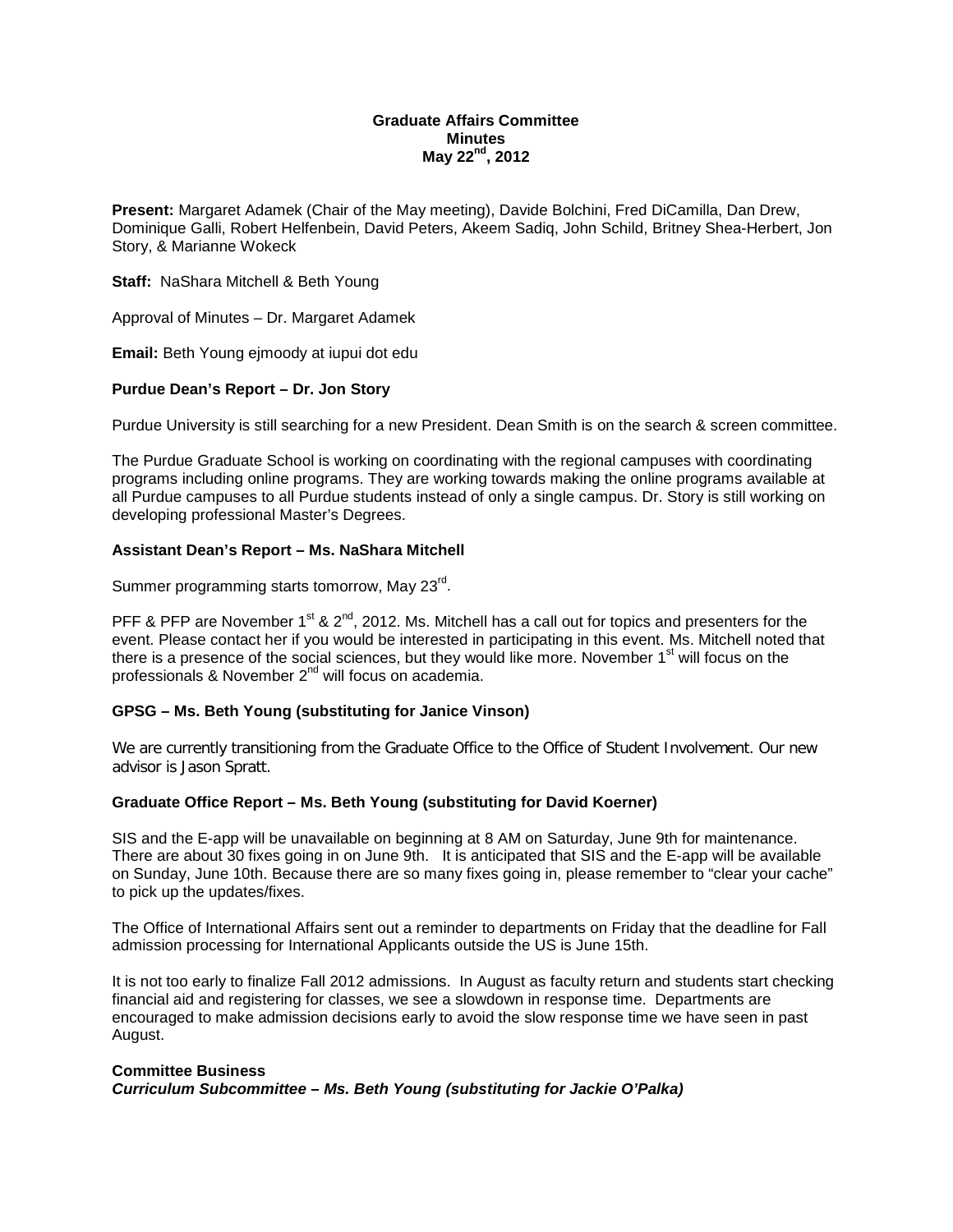The final Curriculum Sub-Committee Meeting for the academic year is on May  $24<sup>th</sup>$ .

## *Fellowship Subcommittee – Ms. Beth Young (substituting for David Koerner)*

The 2nd Year University Fellowship nominations have been sent out to the Fellowship committee for review.

We hope to announce who to make 2nd year support offers to in mid-June.

Teaching Assistantship funds provided by Uday Sukhatme have not been allocated yet. We hope to also have the announcement in mid-June.

July 1st is not too early to appoint students to student academic appointee positions and enter fee remissions. That will insure that GAs, TAs, and RAs will be on the first run for student health insurance and likely will get their insurance cards before the Fall term begins.

## *Graduate Recruitment Council – Ms. Sue Wheeler & Ms. Beth Young*

Accelerate Acceptance: The Secrets of Grad School Admission was held yesterday at the Center for Leadership Development and was attended by 31 potential graduate students. Six presenters shared tips about grad school admissions in a speed dating type setting. Participants will be surveyed about the event; however, many of them thanked the graduate office staff for coordinating the event and had positive comments to share.

Boot Camp is scheduled for Monday, July 16 and faculty members are needed to participate in the "Chat with Faculty" as well as the "Personal Statements" sessions. This is a great opportunity to meet potential students in an informal setting. Previous faculty members who have participated include Bill Bosron, Patricia Gallagher, Dan Pesut, Josette Jones, and Randall Roper. Please consider joining us to promote graduate education! Once again, that date is July 16th from 8:30am-2:00pm.

The GRC is hosting a booth at Black Expo July 20-22. Departments are encouraged to share the booth with the expense to each participating department being approximately \$100. Contact us for more information.

GRC members are beginning to plan their individual recruiting strategies for fall and are working to coordinate representation at local and national grad fairs. If your department is planning to attend any events, please share them with the graduate office so they can be included.

## **Program Review – Dr. Margaret Adamek**

- Graduate Certificate in Health Law
	- **Approved based upon minor revisions.**

### **Discussion**

### **Old Business**

- PhD in Health Communication Proposal At the Board of Trustees
- PhD in Biology Proposal At the ALC
- PhD in Chemistry Proposal At the ALC
- Energy Management and Assessment Graduate Certificate Proposal At Purdue for review
- Hybrid Electric Vehicle Technology Graduate Certificate Proposal At Purdue for review
- Graduate Certificate in Philanthropic Studies Proposal Tabled for Fall
- Graduate Certificate in Teaching Literature Proposal Tabled for Fall